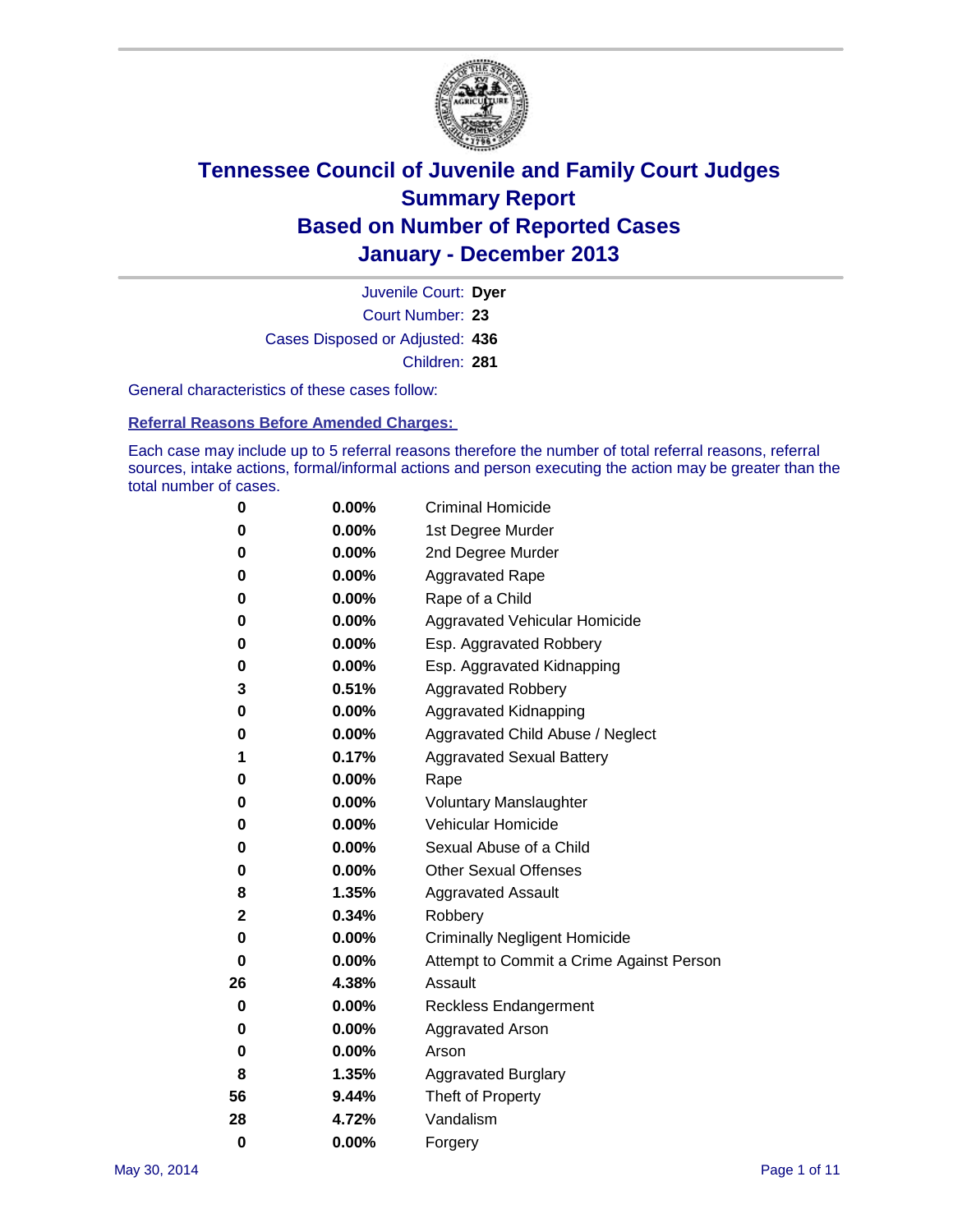

Court Number: **23** Juvenile Court: **Dyer** Cases Disposed or Adjusted: **436** Children: **281**

#### **Referral Reasons Before Amended Charges:**

Each case may include up to 5 referral reasons therefore the number of total referral reasons, referral sources, intake actions, formal/informal actions and person executing the action may be greater than the total number of cases.

| 0           | 0.00%    | <b>Worthless Checks</b>                                     |
|-------------|----------|-------------------------------------------------------------|
| 0           | 0.00%    | Illegal Possession / Fraudulent Use of Credit / Debit Cards |
| 34          | 5.73%    | <b>Burglary</b>                                             |
| 4           | 0.67%    | Unauthorized Use of a Vehicle                               |
| 0           | 0.00%    | <b>Cruelty to Animals</b>                                   |
| 0           | $0.00\%$ | Sale of Controlled Substances                               |
| 7           | 1.18%    | <b>Other Drug Offenses</b>                                  |
| 8           | 1.35%    | <b>Possession of Controlled Substances</b>                  |
| $\pmb{0}$   | 0.00%    | <b>Criminal Attempt</b>                                     |
| $\mathbf 2$ | 0.34%    | Carrying Weapons on School Property                         |
| $\mathbf 0$ | 0.00%    | Unlawful Carrying / Possession of a Weapon                  |
| $\mathbf 2$ | 0.34%    | <b>Evading Arrest</b>                                       |
| 0           | 0.00%    | Escape                                                      |
| $\mathbf 2$ | 0.34%    | Driving Under Influence (DUI)                               |
| 17          | 2.87%    | Possession / Consumption of Alcohol                         |
| 3           | 0.51%    | Resisting Stop, Frisk, Halt, Arrest or Search               |
| 0           | 0.00%    | <b>Aggravated Criminal Trespass</b>                         |
| 0           | 0.00%    | Harassment                                                  |
| 13          | 2.19%    | Failure to Appear                                           |
| $\mathbf 2$ | 0.34%    | Filing a False Police Report                                |
| 1           | 0.17%    | Criminal Impersonation                                      |
| 23          | 3.88%    | <b>Disorderly Conduct</b>                                   |
| 8           | 1.35%    | <b>Criminal Trespass</b>                                    |
| 1           | 0.17%    | <b>Public Intoxication</b>                                  |
| 0           | 0.00%    | Gambling                                                    |
| 114         | 19.22%   | <b>Traffic</b>                                              |
| 0           | $0.00\%$ | <b>Local Ordinances</b>                                     |
| $\mathbf 2$ | 0.34%    | Violation of Wildlife Regulations                           |
| $\bf{0}$    | 0.00%    | Contempt of Court                                           |
| 23          | 3.88%    | Violation of Probation                                      |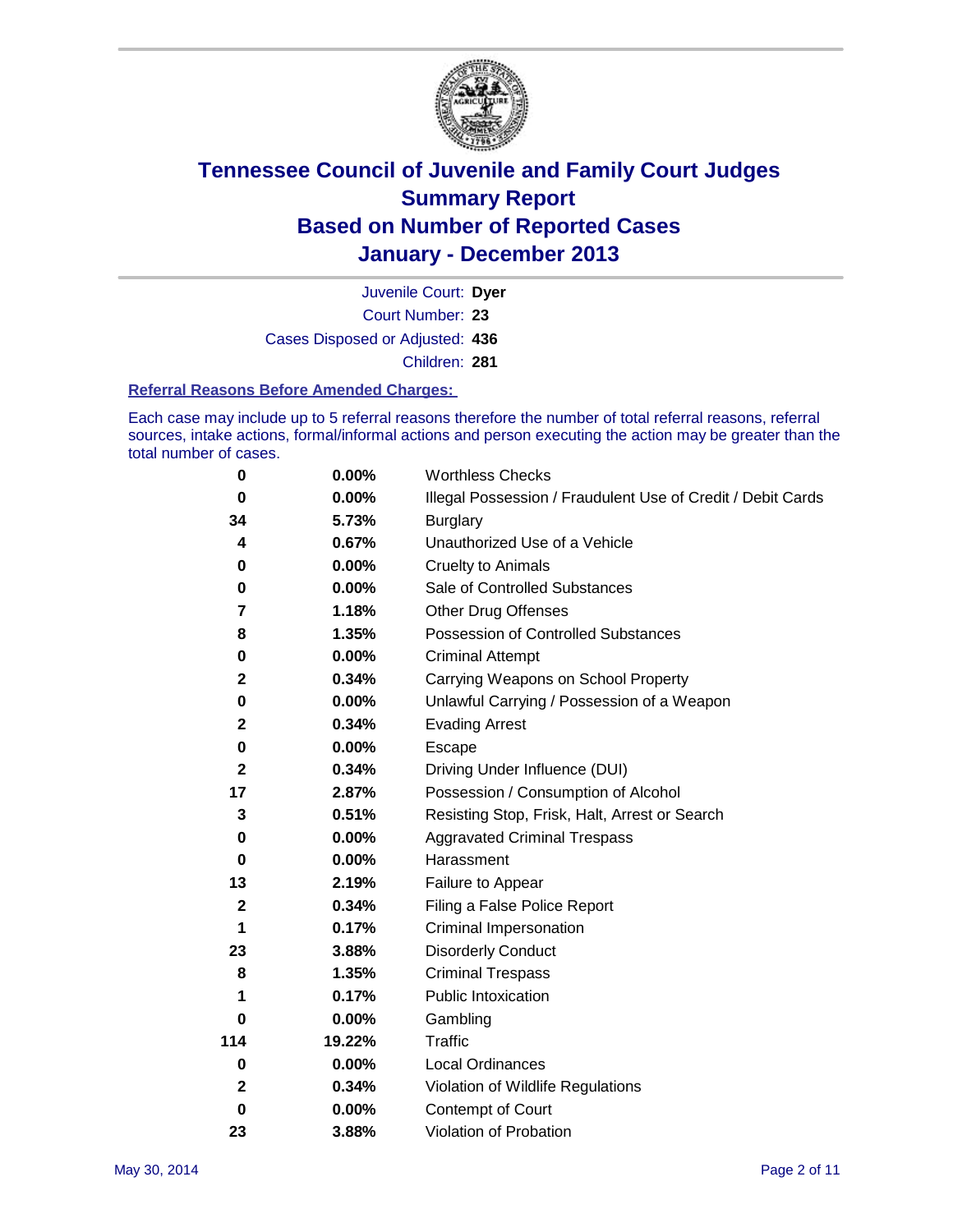

Court Number: **23** Juvenile Court: **Dyer** Cases Disposed or Adjusted: **436** Children: **281**

#### **Referral Reasons Before Amended Charges:**

Each case may include up to 5 referral reasons therefore the number of total referral reasons, referral sources, intake actions, formal/informal actions and person executing the action may be greater than the total number of cases.

| 0   | 0.00%   | <b>Violation of Aftercare</b>          |
|-----|---------|----------------------------------------|
| 46  | 7.76%   | <b>Unruly Behavior</b>                 |
| 13  | 2.19%   | Truancy                                |
| 15  | 2.53%   | In-State Runaway                       |
| 0   | 0.00%   | Out-of-State Runaway                   |
| 7   | 1.18%   | Possession of Tobacco Products         |
| 29  | 4.89%   | Violation of a Valid Court Order       |
| 31  | 5.23%   | <b>Violation of Curfew</b>             |
| 0   | 0.00%   | Sexually Abused Child                  |
| 0   | 0.00%   | <b>Physically Abused Child</b>         |
| 0   | 0.00%   | Dependency / Neglect                   |
| 0   | 0.00%   | <b>Termination of Parental Rights</b>  |
| 0   | 0.00%   | <b>Violation of Pretrial Diversion</b> |
| 0   | 0.00%   | Violation of Informal Adjustment       |
| 49  | 8.26%   | <b>Judicial Review</b>                 |
| 0   | 0.00%   | <b>Administrative Review</b>           |
| 0   | 0.00%   | <b>Foster Care Review</b>              |
| 0   | 0.00%   | Custody                                |
| 0   | 0.00%   | Visitation                             |
| 0   | 0.00%   | Paternity / Legitimation               |
| 0   | 0.00%   | <b>Child Support</b>                   |
| 0   | 0.00%   | <b>Request for Medical Treatment</b>   |
| 0   | 0.00%   | <b>Consent to Marry</b>                |
| 5   | 0.84%   | Other                                  |
| 593 | 100.00% | <b>Total Referrals</b>                 |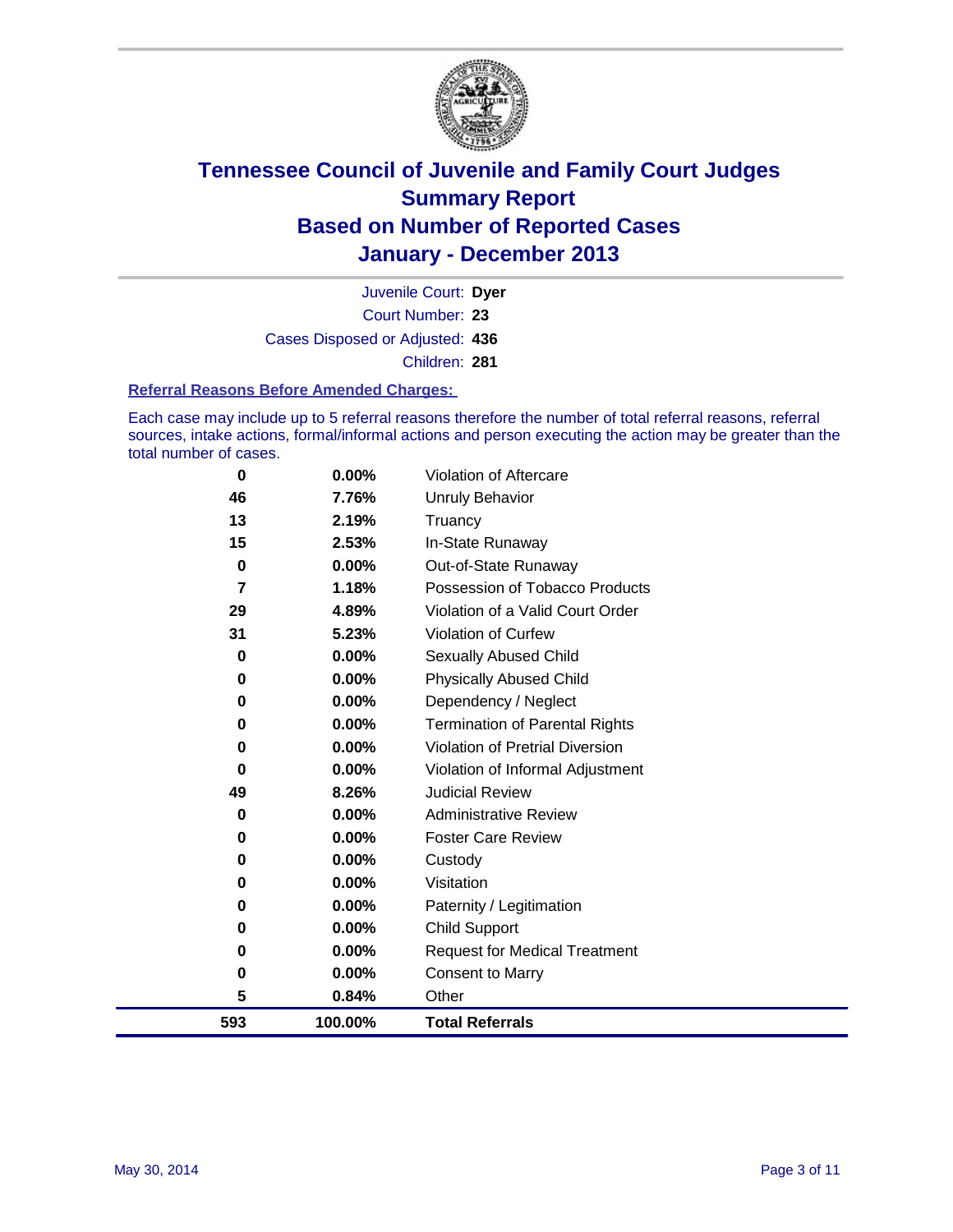

| Juvenile Court: Dyer            |                                                                                                                                                                          |                                   |  |  |  |
|---------------------------------|--------------------------------------------------------------------------------------------------------------------------------------------------------------------------|-----------------------------------|--|--|--|
| Court Number: 23                |                                                                                                                                                                          |                                   |  |  |  |
| Cases Disposed or Adjusted: 436 |                                                                                                                                                                          |                                   |  |  |  |
|                                 |                                                                                                                                                                          |                                   |  |  |  |
| <b>Referral Sources: 1</b>      |                                                                                                                                                                          |                                   |  |  |  |
| 379                             | 63.91%                                                                                                                                                                   | Law Enforcement                   |  |  |  |
| 1                               | 0.17%                                                                                                                                                                    | Parents                           |  |  |  |
| 0                               | 0.00%                                                                                                                                                                    | Relatives                         |  |  |  |
| 0                               | 0.00%                                                                                                                                                                    | Self                              |  |  |  |
| 21                              | 3.54%                                                                                                                                                                    | School                            |  |  |  |
| 0                               | 0.00%                                                                                                                                                                    | <b>CSA</b>                        |  |  |  |
| 0                               | 0.00%                                                                                                                                                                    | <b>DCS</b>                        |  |  |  |
| 0                               | $0.00\%$                                                                                                                                                                 | <b>Other State Department</b>     |  |  |  |
| $\mathbf{2}$                    | 0.34%                                                                                                                                                                    | <b>District Attorney's Office</b> |  |  |  |
| 188                             | 31.70%                                                                                                                                                                   | <b>Court Staff</b>                |  |  |  |
| 0                               | 0.00%                                                                                                                                                                    | Social Agency                     |  |  |  |
| 0                               | Children: 281<br><b>Other Court</b><br>0.00%<br>0.00%<br>Victim<br>0<br>$\mathbf{2}$<br>0.34%<br>Child & Parent<br>0<br>$0.00\%$<br>Hospital<br>Unknown<br>$0.00\%$<br>0 |                                   |  |  |  |
|                                 |                                                                                                                                                                          |                                   |  |  |  |
|                                 |                                                                                                                                                                          |                                   |  |  |  |
|                                 |                                                                                                                                                                          |                                   |  |  |  |
|                                 |                                                                                                                                                                          |                                   |  |  |  |

 **0.00%** Other **100.00% Total Referral Sources**

### **Age of Child at Referral: 2**

| 281 | 100.00%  | <b>Total Child Count</b> |
|-----|----------|--------------------------|
| 0   | $0.00\%$ | <b>Unknown</b>           |
| 0   | $0.00\%$ | Ages 19 and Over         |
| 84  | 29.89%   | Ages 17 through 18       |
| 112 | 39.86%   | Ages 15 through 16       |
| 51  | 18.15%   | Ages 13 through 14       |
| 22  | 7.83%    | Ages 11 through 12       |
| 12  | 4.27%    | Ages 10 and Under        |

<sup>1</sup> If different than number of Referral Reasons (593), verify accuracy of your court's data.

<sup>2</sup> One child could be counted in multiple categories, verify accuracy of your court's data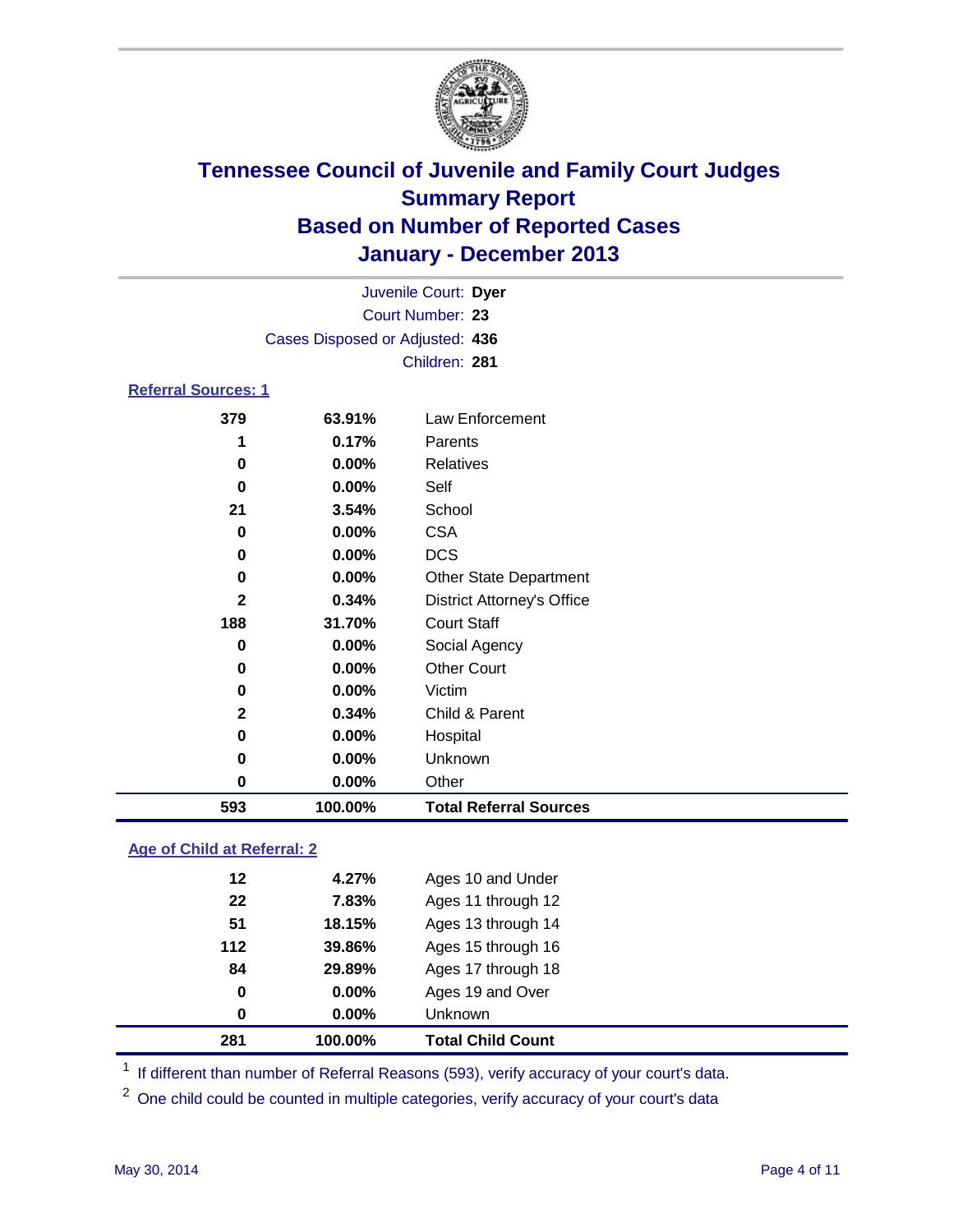

| Juvenile Court: Dyer                    |                                 |                          |  |  |
|-----------------------------------------|---------------------------------|--------------------------|--|--|
| Court Number: 23                        |                                 |                          |  |  |
|                                         | Cases Disposed or Adjusted: 436 |                          |  |  |
|                                         |                                 | Children: 281            |  |  |
| Sex of Child: 1                         |                                 |                          |  |  |
| 194                                     | 69.04%                          | Male                     |  |  |
| 86                                      | 30.60%                          | Female                   |  |  |
| 1                                       | 0.36%                           | Unknown                  |  |  |
| 281                                     | 100.00%                         | <b>Total Child Count</b> |  |  |
| Race of Child: 1                        |                                 |                          |  |  |
| 184                                     | 65.48%                          | White                    |  |  |
| 93                                      | 33.10%                          | African American         |  |  |
| 0                                       | 0.00%                           | Native American          |  |  |
| $\bf{0}$                                | 0.00%                           | Asian                    |  |  |
| 1                                       | 0.36%                           | Mixed                    |  |  |
| 3                                       | 1.07%                           | Unknown                  |  |  |
| 281                                     | 100.00%                         | <b>Total Child Count</b> |  |  |
| <b>Hispanic Origin: 1</b>               |                                 |                          |  |  |
| $\bf{0}$                                | 0.00%                           | Yes                      |  |  |
| 143                                     | 50.89%                          | <b>No</b>                |  |  |
| 138                                     | 49.11%                          | Unknown                  |  |  |
| 281                                     | 100.00%                         | <b>Total Child Count</b> |  |  |
| <b>School Enrollment of Children: 1</b> |                                 |                          |  |  |
| 277                                     | 98.58%                          | Yes                      |  |  |
| 1                                       | 0.36%                           | <b>No</b>                |  |  |
| 3                                       | 1.07%                           | Unknown                  |  |  |
| 281                                     | 100.00%                         | <b>Total Child Count</b> |  |  |

One child could be counted in multiple categories, verify accuracy of your court's data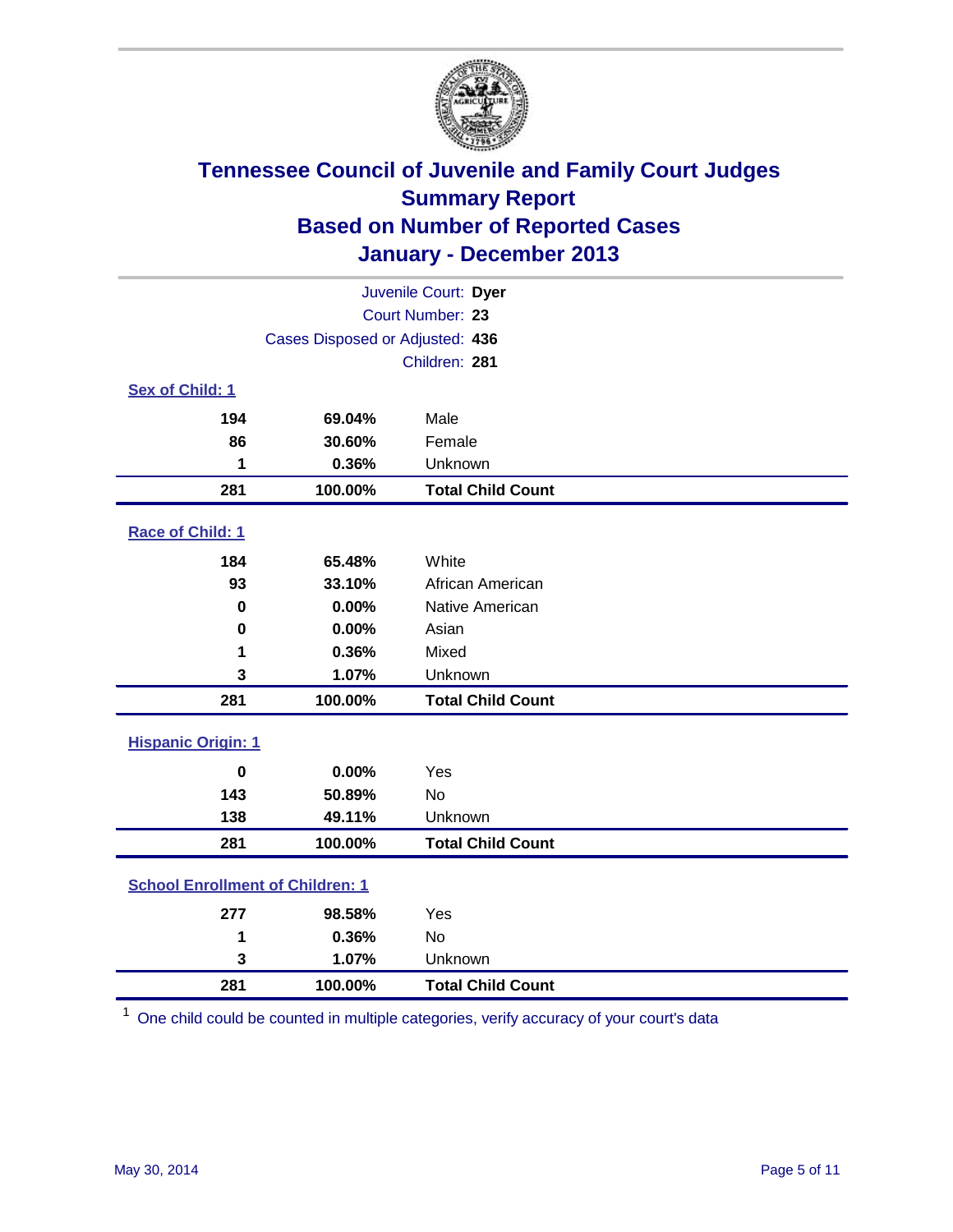

Court Number: **23** Juvenile Court: **Dyer** Cases Disposed or Adjusted: **436** Children: **281**

### **Living Arrangement of Child at Time of Referral: 1**

| 281          | 100.00%  | <b>Total Child Count</b>     |  |
|--------------|----------|------------------------------|--|
| 2            | 0.71%    | Other                        |  |
| 86           | 30.60%   | Unknown                      |  |
| 0            | $0.00\%$ | Independent                  |  |
| 0            | 0.00%    | In an Institution            |  |
| 0            | $0.00\%$ | In a Residential Center      |  |
| 0            | $0.00\%$ | In a Group Home              |  |
| 1            | $0.36\%$ | With Foster Family           |  |
| 1            | 0.36%    | With Adoptive Parents        |  |
| 5            | 1.78%    | <b>With Relatives</b>        |  |
| 31           | 11.03%   | With Father                  |  |
| 147          | 52.31%   | With Mother                  |  |
| $\mathbf{2}$ | 0.71%    | With Mother and Stepfather   |  |
| 1            | 0.36%    | With Father and Stepmother   |  |
| 5            | 1.78%    | With Both Biological Parents |  |
|              |          |                              |  |

#### **Type of Detention: 2**

| 436 | 100.00%  | <b>Total Detention Count</b> |  |
|-----|----------|------------------------------|--|
| 1   | 0.23%    | Other                        |  |
| 435 | 99.77%   | Does Not Apply               |  |
| 0   | $0.00\%$ | <b>Unknown</b>               |  |
| 0   | $0.00\%$ | <b>Psychiatric Hospital</b>  |  |
| 0   | 0.00%    | Jail - No Separation         |  |
| 0   | $0.00\%$ | Jail - Partial Separation    |  |
| 0   | 0.00%    | Jail - Complete Separation   |  |
| 0   | $0.00\%$ | Juvenile Detention Facility  |  |
| 0   | $0.00\%$ | Non-Secure Placement         |  |
|     |          |                              |  |

<sup>1</sup> One child could be counted in multiple categories, verify accuracy of your court's data

If different than number of Cases (436) verify accuracy of your court's data.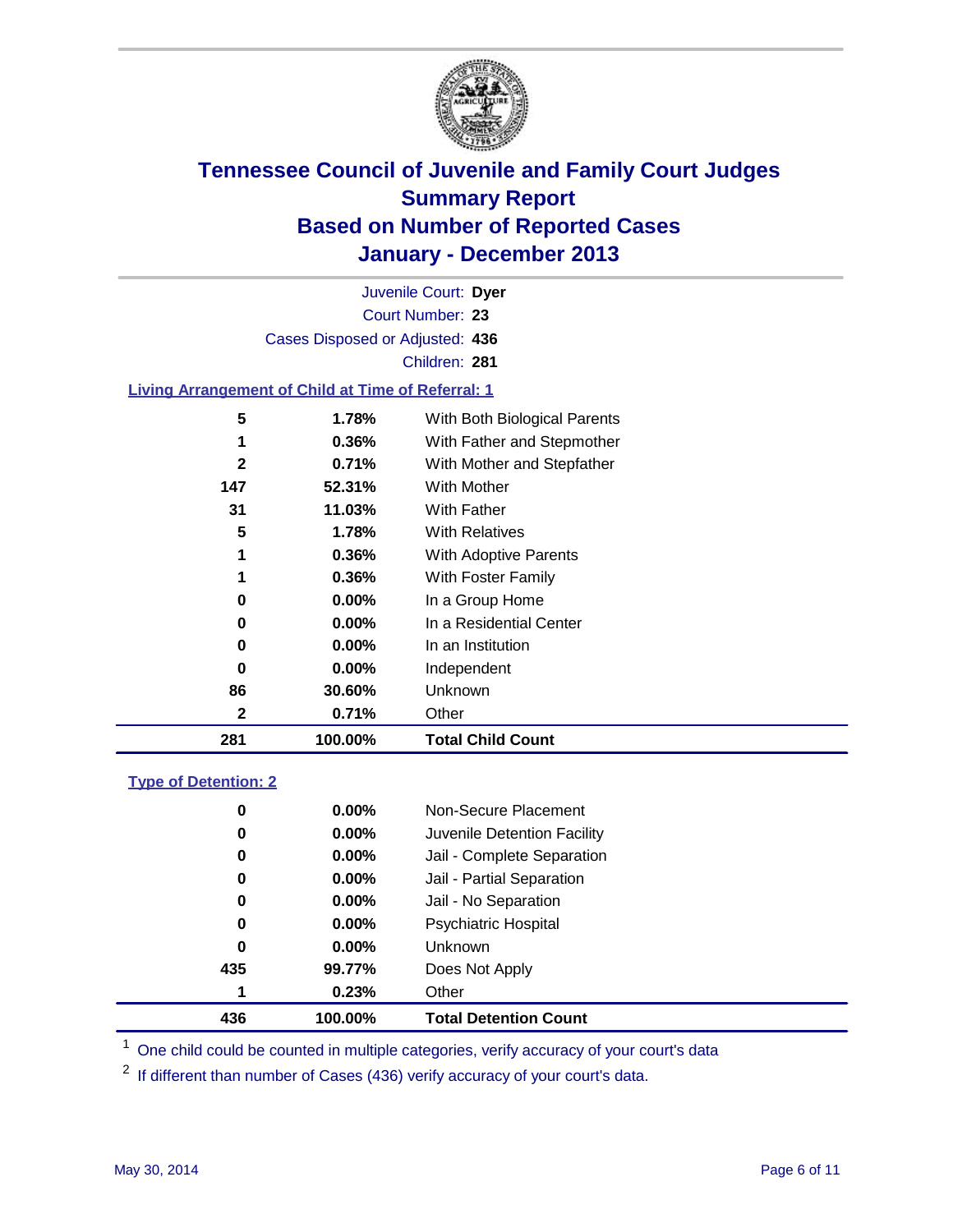

|                                                    | Juvenile Court: Dyer            |                                      |  |  |  |
|----------------------------------------------------|---------------------------------|--------------------------------------|--|--|--|
|                                                    | Court Number: 23                |                                      |  |  |  |
|                                                    | Cases Disposed or Adjusted: 436 |                                      |  |  |  |
|                                                    |                                 | Children: 281                        |  |  |  |
| <b>Placement After Secure Detention Hearing: 1</b> |                                 |                                      |  |  |  |
| 0                                                  | 0.00%                           | Returned to Prior Living Arrangement |  |  |  |
| $\bf{0}$                                           | 0.00%                           | Juvenile Detention Facility          |  |  |  |
| 0                                                  | 0.00%                           | Jail                                 |  |  |  |
| 0                                                  | 0.00%                           | Shelter / Group Home                 |  |  |  |
| 0                                                  | 0.00%                           | <b>Foster Family Home</b>            |  |  |  |
| $\bf{0}$                                           | 0.00%                           | Psychiatric Hospital                 |  |  |  |
| U                                                  | 0.00%                           | Unknown                              |  |  |  |
| 435                                                | 99.77%                          | Does Not Apply                       |  |  |  |
| 1                                                  | 0.23%                           | Other                                |  |  |  |
| 436                                                | 100.00%                         | <b>Total Placement Count</b>         |  |  |  |
| <b>Intake Actions: 2</b>                           |                                 |                                      |  |  |  |
| 4                                                  | 0.67%                           | <b>Petition Filed</b>                |  |  |  |
| $\mathbf 2$                                        | 0.34%                           | <b>Motion Filed</b>                  |  |  |  |
| 10                                                 | 1.69%                           | <b>Citation Processed</b>            |  |  |  |
| 0                                                  | 0.00%                           | Notification of Paternity Processed  |  |  |  |
| 49                                                 | 8.26%                           | Scheduling of Judicial Review        |  |  |  |
| 0                                                  | 0.00%                           | Scheduling of Administrative Review  |  |  |  |
| 0                                                  | 0.00%                           | Scheduling of Foster Care Review     |  |  |  |
| $\bf{0}$                                           | 0.00%                           | Unknown                              |  |  |  |
| 490                                                | 82.63%                          | Does Not Apply                       |  |  |  |
| 38                                                 | 6.41%                           | Other                                |  |  |  |
| 593                                                | 100.00%                         | <b>Total Intake Count</b>            |  |  |  |

<sup>1</sup> If different than number of Cases (436) verify accuracy of your court's data.

<sup>2</sup> If different than number of Referral Reasons (593), verify accuracy of your court's data.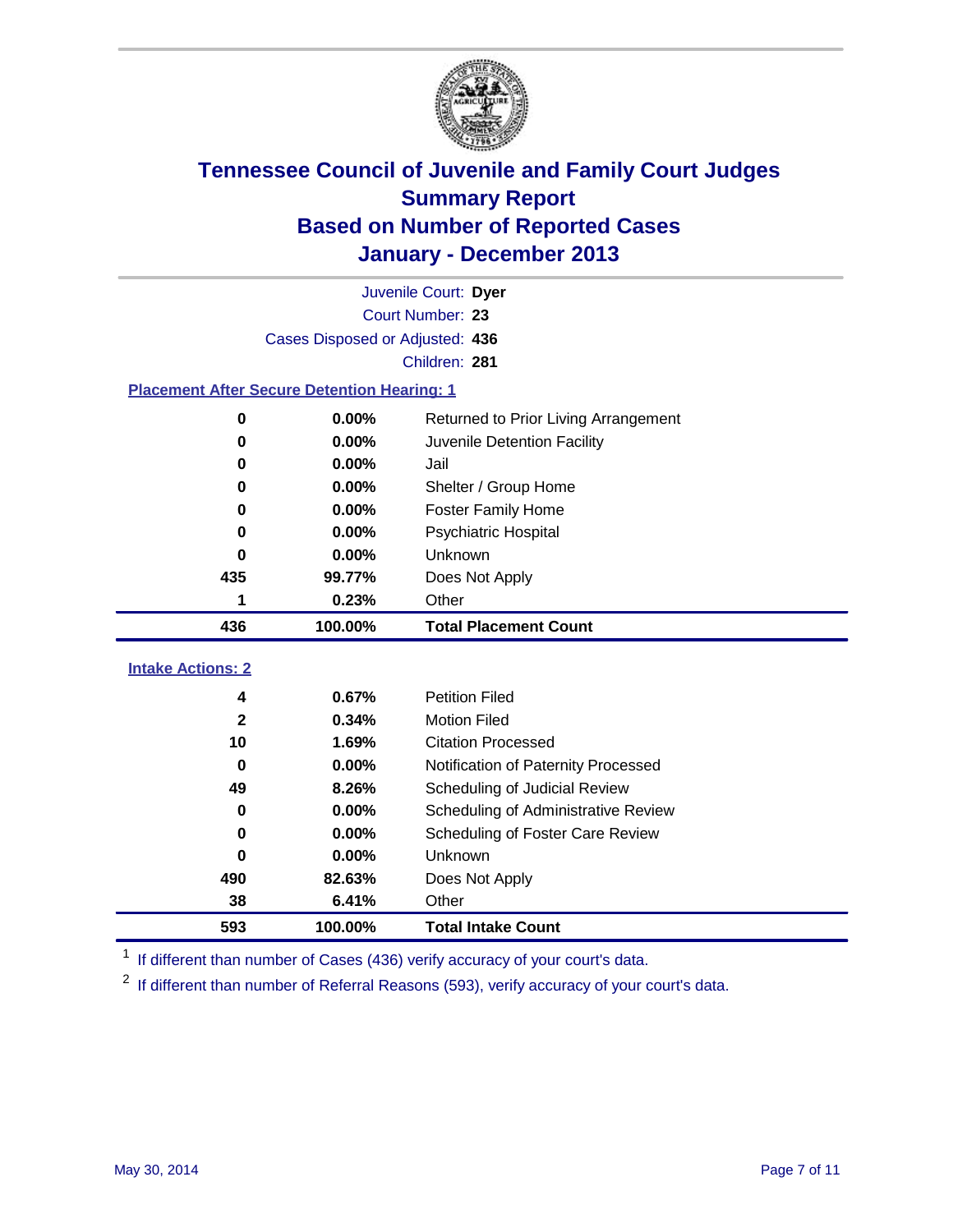

Court Number: **23** Juvenile Court: **Dyer** Cases Disposed or Adjusted: **436** Children: **281**

#### **Last Grade Completed by Child: 1**

| $\bf{0}$     | 0.00%   | Too Young for School     |
|--------------|---------|--------------------------|
| $\bf{0}$     | 0.00%   | Preschool                |
| $\mathbf 0$  | 0.00%   | Kindergarten             |
| 4            | 1.42%   | 1st Grade                |
| $\mathbf 0$  | 0.00%   | 2nd Grade                |
| 4            | 1.42%   | 3rd Grade                |
| 7            | 2.49%   | 4th Grade                |
| $\mathbf{2}$ | 0.71%   | 5th Grade                |
| 8            | 2.85%   | 6th Grade                |
| 8            | 2.85%   | 7th Grade                |
| 17           | 6.05%   | 8th Grade                |
| 15           | 5.34%   | 9th Grade                |
| 15           | 5.34%   | 10th Grade               |
| 10           | 3.56%   | 11th Grade               |
| 3            | 1.07%   | 12th Grade               |
| 0            | 0.00%   | Non-Graded Special Ed    |
| 0            | 0.00%   | <b>GED</b>               |
| $\bf{0}$     | 0.00%   | Graduated                |
| $\bf{0}$     | 0.00%   | Never Attended School    |
| 188          | 66.90%  | Unknown                  |
| $\bf{0}$     | 0.00%   | Other                    |
| 281          | 100.00% | <b>Total Child Count</b> |

### **Enrolled in Special Education: 1**

| <b>Total Child Count</b><br>100.00% |
|-------------------------------------|
| 90.04%<br>Unknown                   |
| 9.96%<br>No                         |
| Yes<br>$0.00\%$                     |
|                                     |

One child could be counted in multiple categories, verify accuracy of your court's data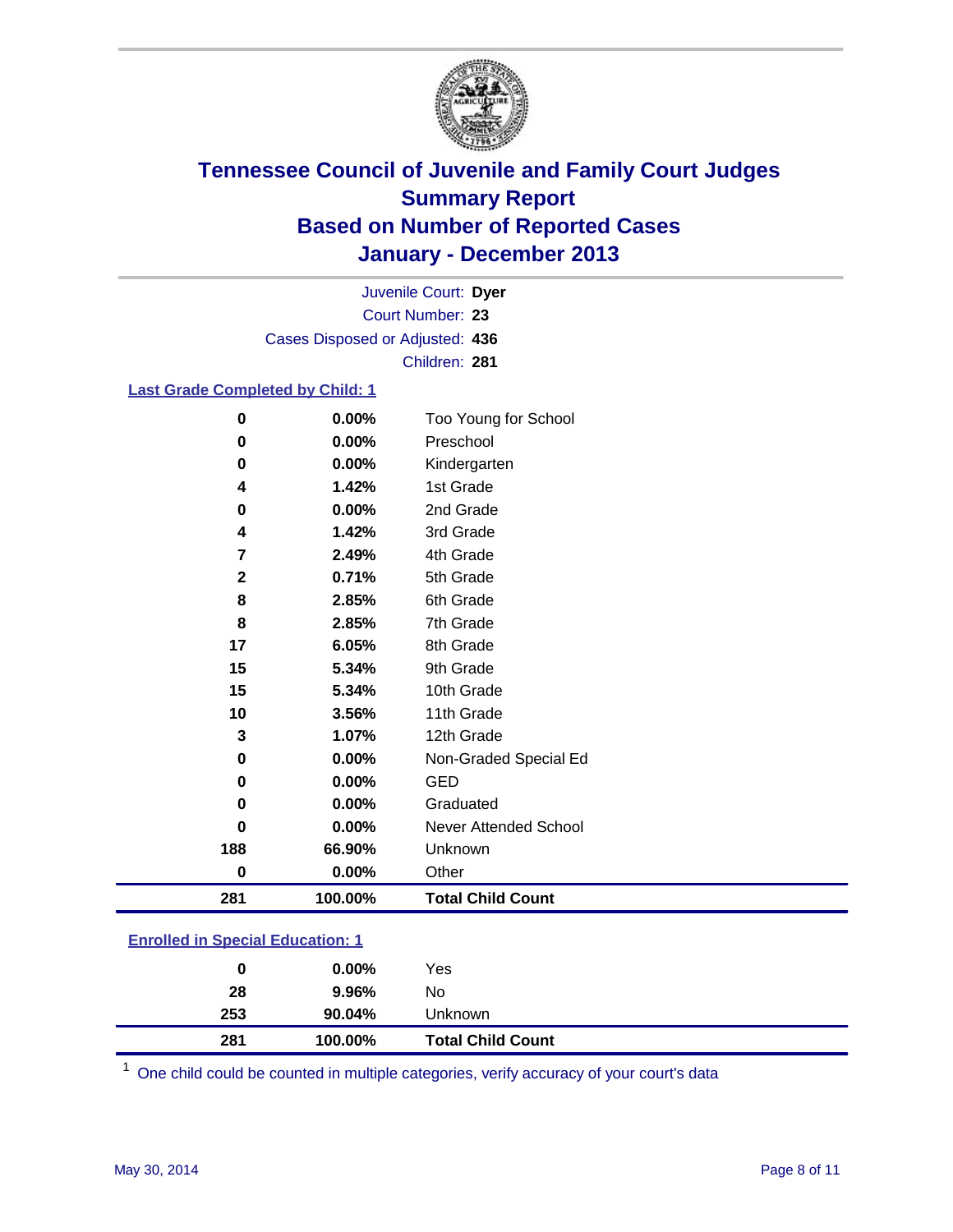

|                              | Juvenile Court: Dyer            |                           |  |  |
|------------------------------|---------------------------------|---------------------------|--|--|
|                              |                                 | Court Number: 23          |  |  |
|                              | Cases Disposed or Adjusted: 436 |                           |  |  |
|                              |                                 | Children: 281             |  |  |
| <b>Action Executed By: 1</b> |                                 |                           |  |  |
| 593                          | 100.00%                         | Judge                     |  |  |
| 0                            | $0.00\%$                        | Magistrate                |  |  |
| $\bf{0}$                     | $0.00\%$                        | <b>YSO</b>                |  |  |
| 0                            | $0.00\%$                        | Other                     |  |  |
| 0                            | $0.00\%$                        | Unknown                   |  |  |
| 593                          | 100.00%                         | <b>Total Action Count</b> |  |  |

### **Formal / Informal Actions: 1**

| 161          | 27.15%   | Dismissed                                        |
|--------------|----------|--------------------------------------------------|
| 16           | 2.70%    | Retired / Nolle Prosequi                         |
| 241          | 40.64%   | <b>Complaint Substantiated Delinquent</b>        |
| 69           | 11.64%   | <b>Complaint Substantiated Status Offender</b>   |
| 0            | $0.00\%$ | <b>Complaint Substantiated Dependent/Neglect</b> |
| 0            | $0.00\%$ | <b>Complaint Substantiated Abused</b>            |
| 0            | $0.00\%$ | <b>Complaint Substantiated Mentally III</b>      |
| 94           | 15.85%   | Informal Adjustment                              |
| 0            | $0.00\%$ | <b>Pretrial Diversion</b>                        |
| 10           | 1.69%    | <b>Transfer to Adult Court Hearing</b>           |
| 0            | $0.00\%$ | Charges Cleared by Transfer to Adult Court       |
| 0            | $0.00\%$ | Special Proceeding                               |
| 0            | $0.00\%$ | <b>Review Concluded</b>                          |
| 0            | $0.00\%$ | Case Held Open                                   |
| $\mathbf{2}$ | 0.34%    | Other                                            |
| 0            | $0.00\%$ | <b>Unknown</b>                                   |
| 593          | 100.00%  | <b>Total Action Count</b>                        |

<sup>1</sup> If different than number of Referral Reasons (593), verify accuracy of your court's data.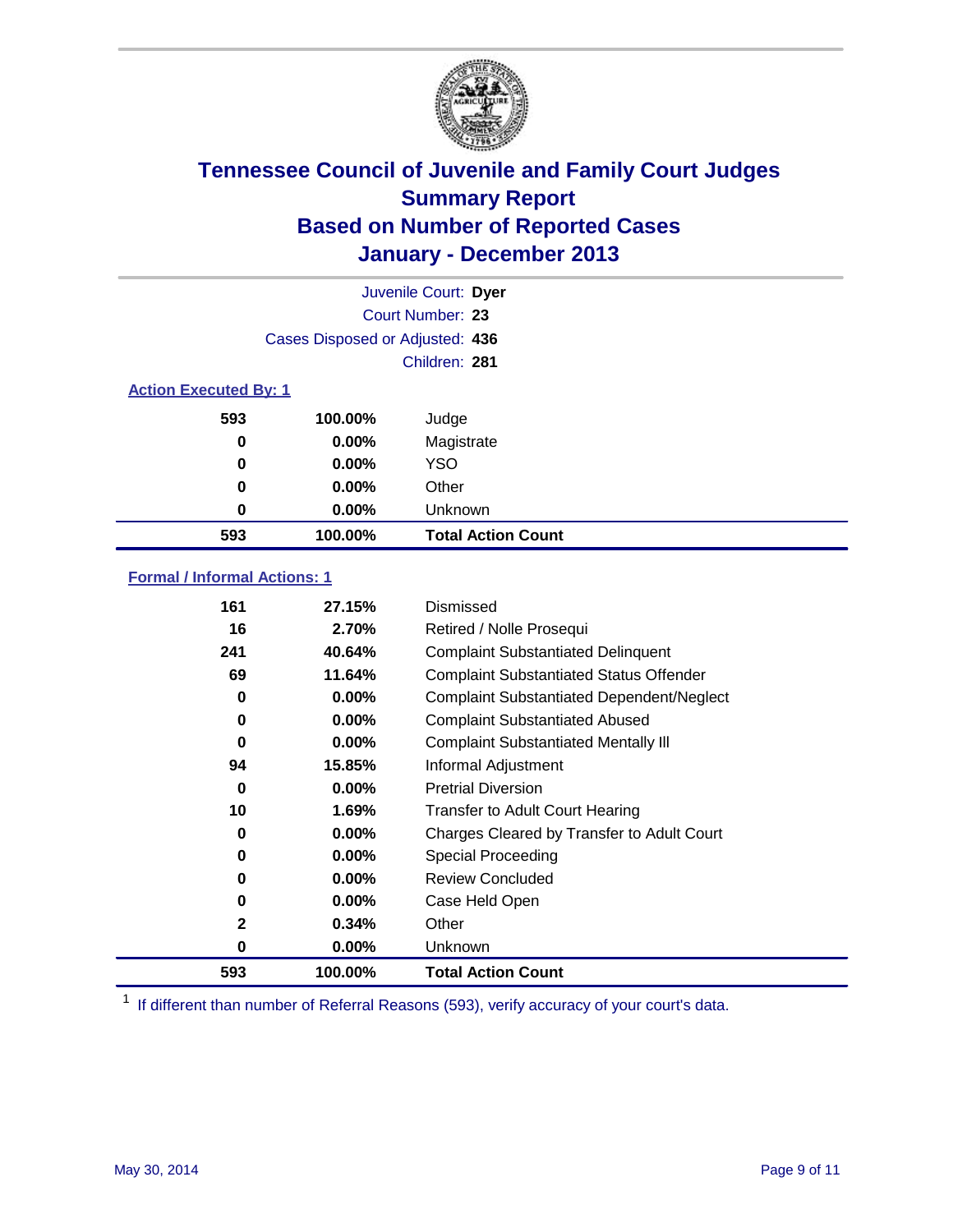

|                       |                                 | Juvenile Court: Dyer                                  |
|-----------------------|---------------------------------|-------------------------------------------------------|
|                       |                                 | Court Number: 23                                      |
|                       | Cases Disposed or Adjusted: 436 |                                                       |
|                       |                                 | Children: 281                                         |
| <b>Case Outcomes:</b> |                                 | There can be multiple outcomes for one child or case. |
| 140                   | 12.84%                          | <b>Case Dismissed</b>                                 |
| 14                    | 1.28%                           | Case Retired or Nolle Prosequi                        |
| 62                    | 5.69%                           | Warned / Counseled                                    |
| 0                     | 0.00%                           | <b>Held Open For Review</b>                           |
| 82                    | 7.52%                           | Supervision / Probation to Juvenile Court             |
| 35                    | 3.21%                           | <b>Probation to Parents</b>                           |
| 0                     | 0.00%                           | Referral to Another Entity for Supervision / Service  |
| 18                    | 1.65%                           | Referred for Mental Health Counseling                 |
| 34                    | 3.12%                           | Referred for Alcohol and Drug Counseling              |
| 0                     | 0.00%                           | <b>Referred to Alternative School</b>                 |
| 0                     | 0.00%                           | Referred to Private Child Agency                      |
| 1                     | 0.09%                           | Referred to Defensive Driving School                  |
| 0                     | 0.00%                           | Referred to Alcohol Safety School                     |
| 0                     | 0.00%                           | Referred to Juvenile Court Education-Based Program    |
| 0                     | 0.00%                           | Driver's License Held Informally                      |
| 0                     | 0.00%                           | <b>Voluntary Placement with DMHMR</b>                 |
| 0                     | 0.00%                           | <b>Private Mental Health Placement</b>                |
| 0                     | 0.00%                           | <b>Private MR Placement</b>                           |
| 0                     | 0.00%                           | Placement with City/County Agency/Facility            |
| 0                     | 0.00%                           | Placement with Relative / Other Individual            |
| 42                    | 3.85%                           | Fine                                                  |
| 96                    | 8.81%                           | <b>Public Service</b>                                 |
| 24                    | 2.20%                           | Restitution                                           |
| 0                     | 0.00%                           | <b>Runaway Returned</b>                               |
| 75                    | 6.88%                           | No Contact Order                                      |
| o                     | 0.00%                           | Injunction Other than No Contact Order                |
| 14                    | 1.28%                           | <b>House Arrest</b>                                   |
| 25                    | 2.29%                           | <b>Court Defined Curfew</b>                           |
| $\bf{0}$              | 0.00%                           | Dismissed from Informal Adjustment                    |
| 0                     | 0.00%                           | <b>Dismissed from Pretrial Diversion</b>              |
| 2                     | 0.18%                           | <b>Released from Probation</b>                        |
|                       | 0.09%                           | <b>Transferred to Adult Court</b>                     |
| 0                     | $0.00\%$                        | <b>DMHMR Involuntary Commitment</b>                   |